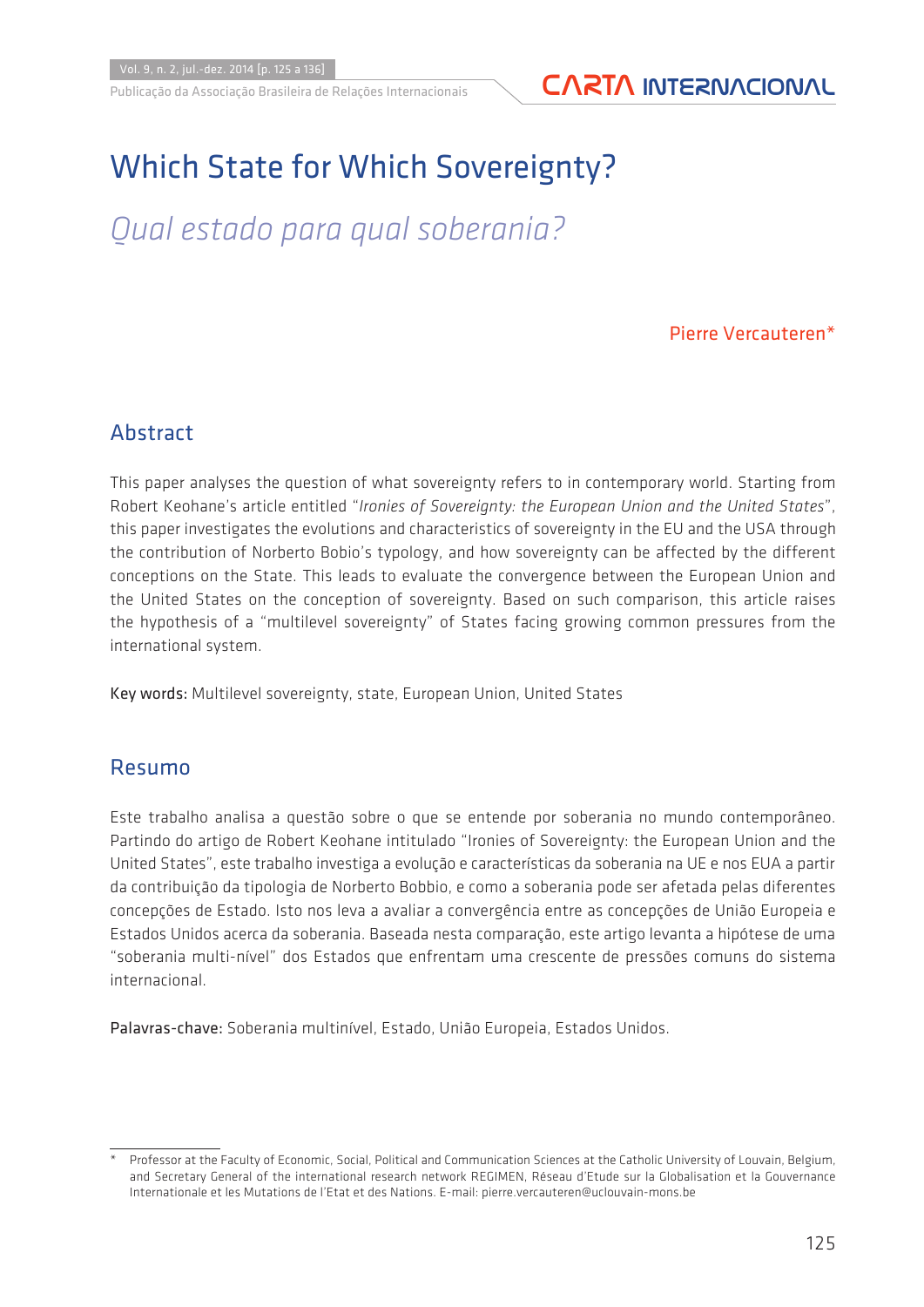### 1 Introduction

In contemporary international relations, the issue of sovereignty is one of the most debated. Very often it is raised in terms of erosion(Trimble, 1997; Taylor, 2015) or end of sovereignty (Camilleri and Falk, 1992). Such a debate seems to be going on for years without any clear cut final answer. This is especially so as today's world is characterized by a growing complexity, among others with Rosenau's observation of the proliferation of spheres of authority (Rosenau, 2009). However some observers try to enlarge the debate. In his article entitled "*Ironies of Sovereignty: the European Union and the United States*", Robert Keohane observes how the United States and European Union's approaches to sovereignty have evolved differently (Keohane, 2002). The author highlights the strengthening of the American attitude in respect of sovereignty, while the European States, by contrast, move towards relaxing the concept. This article revives the debate surrounding the relevance of sovereignty in international relations. In the context of an interdependent world and of globalization, three aspects of sovereignty can be observed on the basis of Keohane's reflections:

- contrary to the position held in particular by Bertrand Badie(Badie, 1999) asserting that sovereignty has come to an end, in reality it remains important internationally;
- sovereignty is evolving;
- it has multiple manifestations: Keohane highlights three types of sovereignty: external, unitary and "pooled" (shared).

This logically leads us to ask what sovereignty refers to today.

While the debate in respect of sovereignty in international relations is often couched in terms of "more" or "less", Keohane focuses upon the formal (legal) dimension of sovereignty. In his opinion, sovereignty cannot be considered a fiction in any circumstances. The problem posed by Keohane's positions on the one hand and by those of Badie on the other resides in the fact that they are not operating on the same plane: while Keohane anchors his observation upon the formalities of sovereignty, Badie concentrates upon the reality of the fact of sovereignty and its political consequences. Keohane, however, means to maintain a distance from the issue of "more" or "less" as regards sovereignty. However, it is possible to move slightly outside this debate by postulating that the developing dimension of sovereignty should not only refer to its relaxation or strengthening. Its evolution can also be synonymous with transformation, as the shared or pooled sovereignty hypothesis suggests. If, to take up James Rosenau's observation, Keohane and Badie's points of view are, beyond the intellectual differences bound to the two commentators' temperaments, two ways of observing the same, multi-faceted reality, i.e. the legal dimension and factual dimension, we can advance a hypothesis for connecting the two aspects, after a fashion, by considering them to be the two sides of the same coin.

To that end, is it not appropriate to consider the legal dimension of sovereignty as the product of political decisions or relationships arising from negotiations and/or wars? Sovereignty is therefore a formalized social construct (Biesteker and Weber, 1996) whose reality is dependent upon being accepted by political actors (both internally and externally),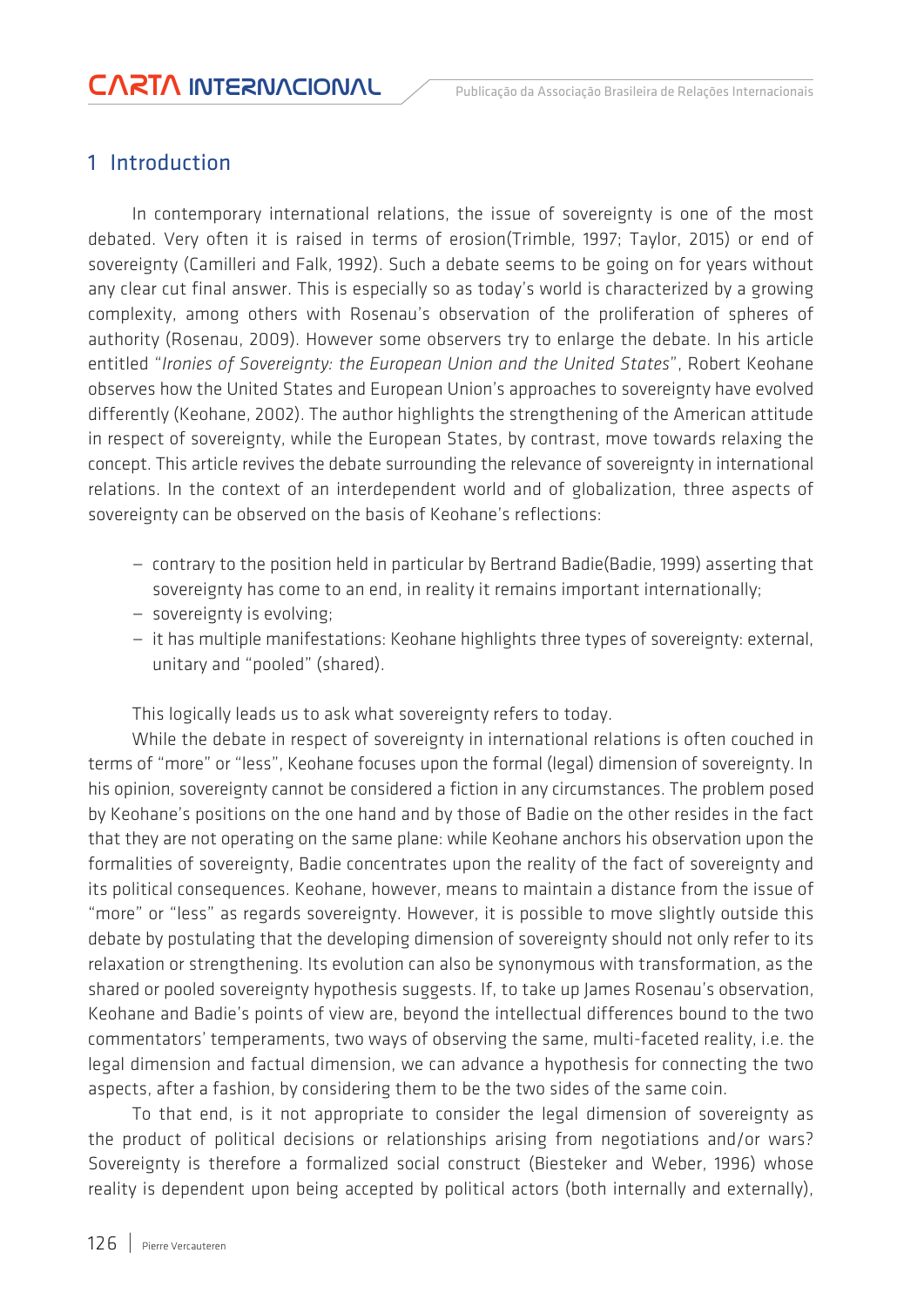### Publicação da Associação Brasileira de Relações Internacionais **CARTA INTERNACIONAL**

whether they are the political decision-makers or members of the relevant political community often referred to using the generic term "nation". That construct meets the three conditions for sovereignty discussed by Stephen Krasner: autonomy, control and recognition (Krasner, 2001). Sovereignty is, in fact, the expression of the actors' will to adopt rules of behavior for an organized and peaceful society; a means of departing or protecting themselves from the "bellum omnium contra omnes". Without denying the formal dimension, the reality of which is still relevant today, sovereignty can therefore be assessed on the basis of its consequences, just as it is possible to assess the processes involved in the development of law and political, economic or social factors influencing its emergence, but also the results arising from it in reality. So, if nothing in international public law allows the formal character of a State's sovereignty to be called into question, the factual dimension of its operation can be subject to debate. For example: to what extent is a small State, which clearly has legal sovereignty, in a position to exercise the full extent of that sovereignty while subject to significant external restrictions of various kinds (economic, financial, political, security-related...). Since the end of the 90's, can the Republic of Serbia credibly assert that it does in fact fully exercise its sovereignty while UN forces are still stationed in Kosovo and while Kosovo is recognized as an independent State by no less than 111 States in the world?

The hypothesis that formal sovereignty is considered as the product of a political process allows the role of political decision-makers to be included in reflections on this topic, particularly as regards their notions of the State. The relevant question then is to what extent do the political decision-makers' notions of the State on either side of the Atlantic (if we adopt Keohane's approach to the question) influence their approach to sovereignty? And if we expand upon that reflection, to what extent do the differences in the approaches to sovereignty observed between the USA and Europe lead to evolution towards (and are we not already seeing) a certain convergence of the two in the future? And if that is the case what features allow us to draw the outline for a common model for sovereignty? In order to investigate this hypothesis, we will first call upon Norberto Bobbio's typology relating to notions of the State (Bobbio, 2001). The US and EU approaches will be compared on that basis. We can then tackle the question of the likely convergence of the two analyzed entities' approaches to sovereignty. The preceding two steps will allow us to determine the features of a common model for sovereignty.

#### 2 The contribution of Norberto Bobbio's typology

In his work "*L'État et la Démocratie Internationale*" (The State and International Democracy), Bobbio discusses two approaches to the State: one positive, the other negative. Proponents of the positive approach view the State in the context of all the advantages it can bring to the development of individuals and the community. If, by their logic, this approach comprises an aspiration to expand State institutions, and even, in an extreme utopian hypothesis, the materialization of a universal State, then this aspiration might present two different implications for State actors as regards sovereignty. On the one hand,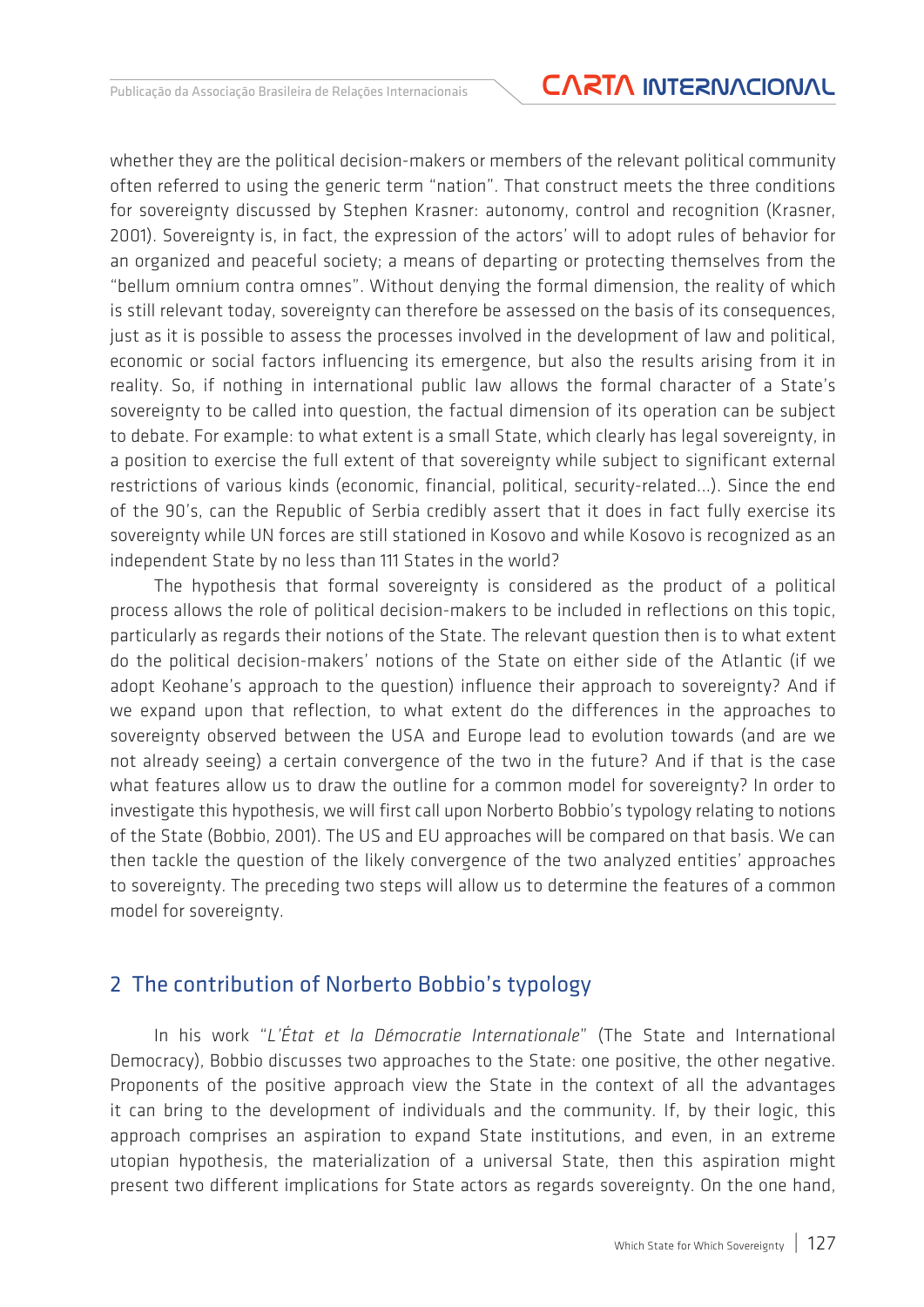the confirmation of the importance of the State's role might mean that it is more important than all the external influences being exercised upon the State (e.g.: interdependence, growing importance of international rules,...) so not challenging but rather strengthening sovereignty. Looked at this way it is an instrument or condition which should allow the State to fulfil its functions (relating to social and economic cohesion and security) in the way which is most advantageous to the development of individuals and the community. This leads to a situation where the center of gravity for international relations remains with the State, thereby limiting the likelihood of the other possible implication of the positive approach. In this second implication, the development of human abilities requires the State dimension to be progressively exceeded, with the supra or inter-State level proving to be more relevant for this purpose. The State must therefore reconsider its sovereignty from a more limited point of view or from the perspective of pooling in order to favor the deployment of supra-State or international projects.

The negative notion of the State can itself be subdivided into two branches of opinion, one "weak" according to which the State is a "necessary evil", and the other "strong", seeing the State as an "unnecessary evil". The "unnecessary evil" hypothesis in relation to the State can be seen in the criticism of failures, deficiencies and dysfunction on the part of public figures: a crisis of confidence as regards national or supranational public institutions, a reaction to bureaucratic or technocratic influences lacking in transparency and evading democratic control, etc.. This hypothesis might prefigure the end of all State institutions and foresee the advent of an anarchical society. Currently this appears to be the least plausible eventuality. The numerous critics making themselves heard when various crises occur which affect the State, reveal aspirations relating to the revitalization of public figures and more efficient governance, this aspiration also being seen from the perspective of a State with reduced functions but most of all functions which are more efficiently fulfilled. These critics do not suggest at all that the State should disappear.

The "necessary evil" State alternative provides a pessimistic notion of the State operator whose reason for being resides in the necessity to preserve an order in the community, within which wickedness and arbitrariness would otherwise reign. The idea behind it is that "the State is better than anarchy" (Bobbio, 2001, 264). It implies that the State should be as small as possible. Following the example of the positive approach to the State, this idea can lead to two attitudes as regards sovereignty: one considers that sovereignty constitutes a minimum, inevitable basis which should allow the State to work against or avoid anarchy<sup>1</sup>, the other, which poses no particular opposition to the first, considers that, faced with growing external constraints acting upon the State, it is important that, from an efficiency perspective, sovereignty can be the subject of certain pooling so far as that does not challenge the minimum size which the State, or any substitute or partial alternative (EU, UN, WTO,...) must maintain2.

<sup>1</sup> In this case, sovereignty cannot be invoked by the State in order to extend its field of intervention.

<sup>2</sup> We should highlight that amongst these models there lies a series of variations which are more similar to one or another of the models as appropriate. Additionally, there is nothing to exclude the development of the notion of a political community or of political decision makers from one model to another over the course of history.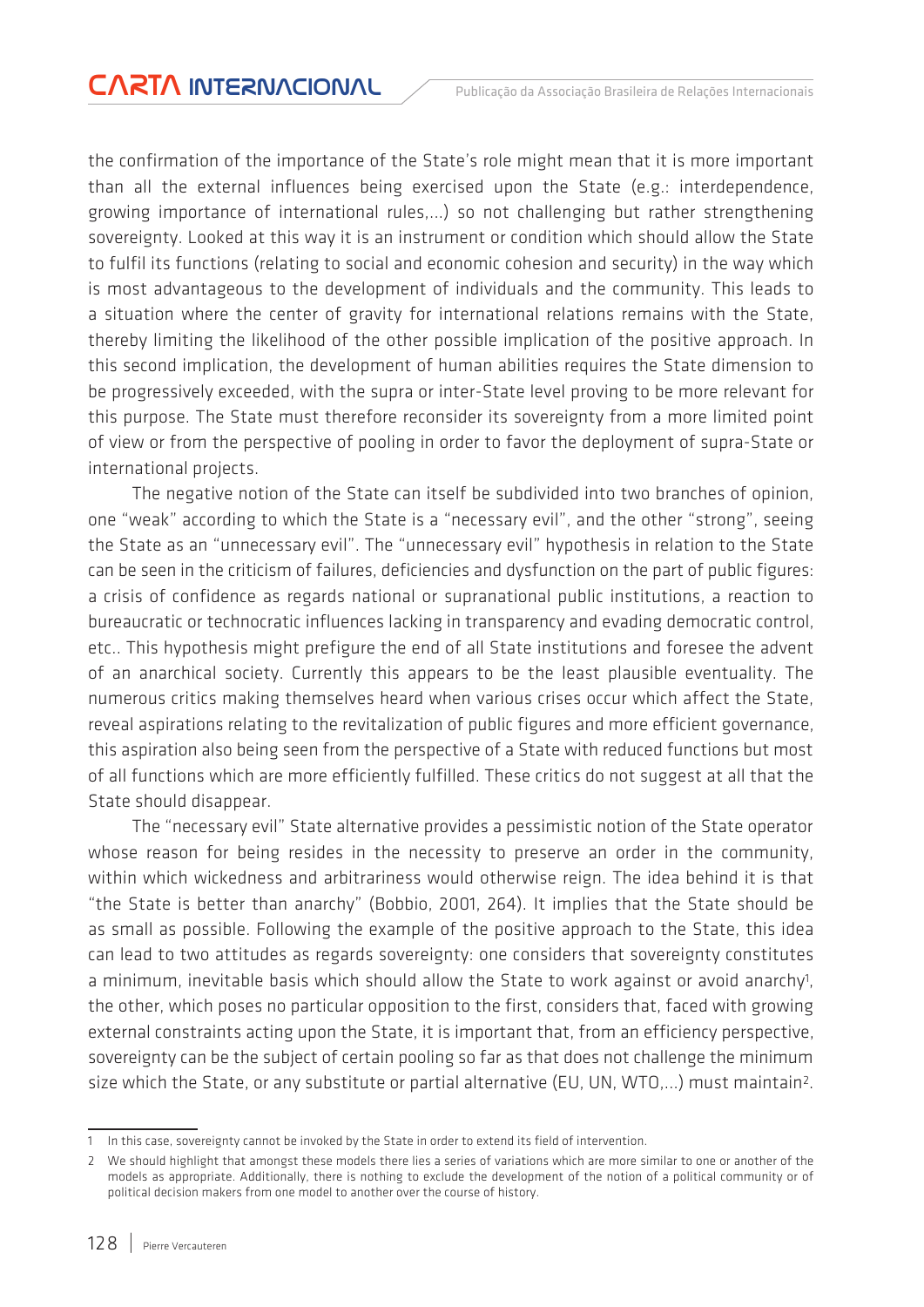#### 3 What are the United States' and European Union's notions of the State?

We can demonstrate the difference between the United States and the European Union by applying Bobbio's typology. In the United States, the notion of the State which has emerged is the weak negative approach: the State is considered a necessary evil. This emergence can be explained by historical reasons. The founders of the American republic were motivated by the desire to make a break from the intolerance and absolutism of European power. It is therefore a minimal State which intervenes as little as possible in citizens' lives, but whose sovereignty is strengthened in order to protect or defend the American model and American interests as regards security threats and certain negative effects of globalization. From this perspective, American sovereignty can be seen as essentially defensive.

European relationships with sovereignty are more complex, not only as a result of a different historical evolution over the last two centuries, but also because two approaches to the State coexist within the EU: the positive approach (with its two possible branches) and the weak negative approach. But these two approaches are combined around the dominant reference model in Europe: the changing welfare state. The European approach to sovereignty is therefore simultaneously defensive (seen as a means of protection against external threats) and open (due to a certain amount of advantageous pooling: for example, that is the logic behind the ECSC).

We can therefore ask how the differences between the two sides of the Atlantic in relation to sovereignty can be explained, when, as Mark Gilbert highlights (Gilbert, 2004), Americans and Europeans have a large, joint foundation, both as regards politics (democracy) and economics (market economy), etc.. In addition to the historical evolution discussed in Keohane's article, two other considerations can be advanced which are linked to ideas of power and sovereignty. At this stage of reflection it is important to approach this question on two levels: the first calling upon the concept of power and international relations theories, the second returning to the idea of the elites and their relationship with sovereignty. Analyzed from these two perspectives, the United States are constituting a power which became classical in the "realist" sense of international relations theories (Dougherthy and Pfaltzgraff, 1990; Telò, 2008). This evolution implies a strengthening of American sovereignty. However, this is a grey area. It is indeed possible to see a certain duality within the United States. The United States is considered by many analysts as having an "imperialist" policy in relation to other countries (Boniface, 2003) in accordance with the White House's dual motivations: on the one hand, there are reasons which fall within "realist" ideas relating to international relations, defense and national interests, and, on the other hand, a very "constructivist" (Dogherty and Pfaltzgraff, 1999) approach to international relationships, in this instance by exporting democracy across the world. Yet, internally, the United States is a very lively democracy. However, due in particular to the 11 September 2001 attacks, we should highlight a hardening in the area of sovereignty, in its external and internal dimensions, in the sense of a strengthening of unitary sovereignty.

For its part, the European Union is motivated by the will, on the basis of historical reasons, to move away from the concept of classical power and therefore lends itself less to the "realist"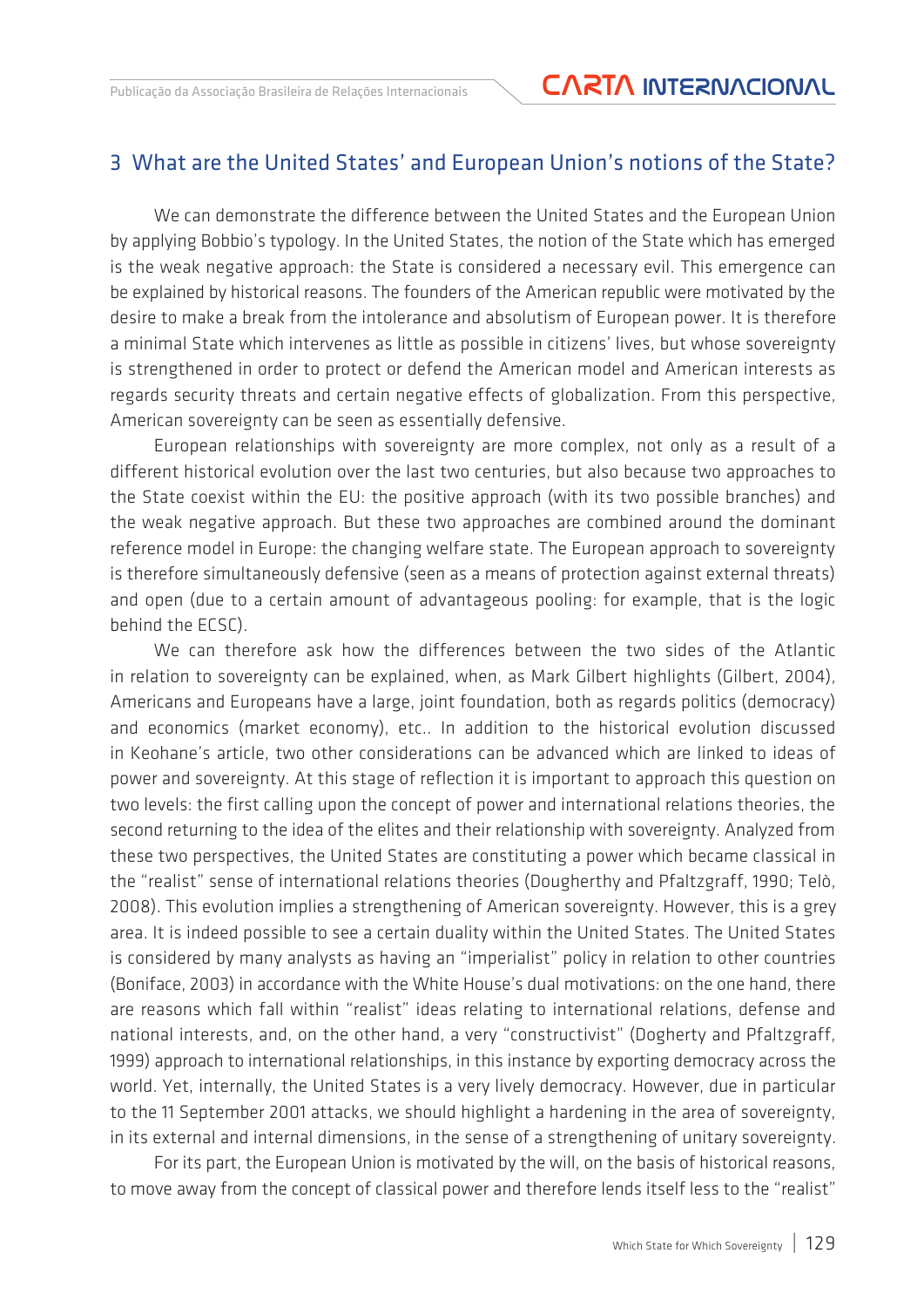school. However, different nuances and even approaches lie behind this apparent consensus. Grosso modo it is possible to identify two categories of State: a) the former dominant classical powers (e.g. France, England...) which, in their external sovereignty dealings demonstrate that they still have an attachment to protecting certain attributes of sovereignty as much as possible; b) certain small powers which, like Belgium, are more open to the pooling of attributes of sovereignty. There is no avoiding the fact that, despite these differences, more evidence for Keohane's hypothesis that sovereignty is changing due to pooling is emerging. However, behind this common sovereignty model, we can observe the different political agendas within the EU (for example the different approaches of Eurosceptics and Europhiles). This pooling of sovereignty is also accompanied by an aspiration on the part of the EU to embody an essentially peaceful "civil power" (Hoffmann, 1999; Sjursen, 2006).

This brief comparison allows us to highlight a certain convergence in the ideas or attitudes in the United States and the former dominant European powers. This convergence demonstrates an aspect of the contemporary reality of sovereignty: the USA, as the new classical power, and the former "classical" European powers (with the exception of Germany for historical reasons) aspire to entire or partial unitary sovereignty more than others. This suggests that a link could be established on the one hand between the "realist" international relations theories which postulate the hierarchy of powers and, on the other hand, each power's attitude in the hierarchy as regards sovereignty. In summary, this observation can be expressed as follows: can be sovereign whoever holds the means of power. In other words, sovereignty is linked to the "ability to remain sovereign" in spite of external constraints. This is what Stephen Krasner emphasizes by citing autonomy as a constitutive element of sovereignty. But the United States differs from the European Union here too. Nowadays the USA has many more means of exercising its sovereignty (both relating to the economy and to security) and can therefore, in terms of an "informal" recognition of Krasner's criteria, claim it with more credibility than European States.

Aside from that difference, there is common ground between the USA and Europe. Today, no State can claim watertight sovereignty particularly due to the growing porosity of state borders (Badie, 1995). Additionally, State operators cannot claim absolute sovereignty in the face of many different issues (economics, security, environment,...) which they are no longer in a position to tackle alone. For eg, George W Bush certainly championed very sovereignist policies, including using alliances on a case by case basis and favoring bilateral links as part of his foreign policy. But this approach met certain limitations in the form of NATO and WTO rules, for example. The Bush administration considered multilateralism as something to be avoided so far as possible in as much as it appears to exercise greater constraints over American sovereignty. In this perspective, he remained basically in line with many US presidents during those last decades. For its part, the EU takes a much more multilateral approach, even if certain differences falling into the categories discussed earlier persist in relation to sovereignty. Certain States, which are former classical powers, remain anxious to preserve an independent foreign policy. However, it remains the fact, both for the USA and the EU Member States, that de facto or de jure multilateral agreements frame the States' sovereignty. The "regime" which is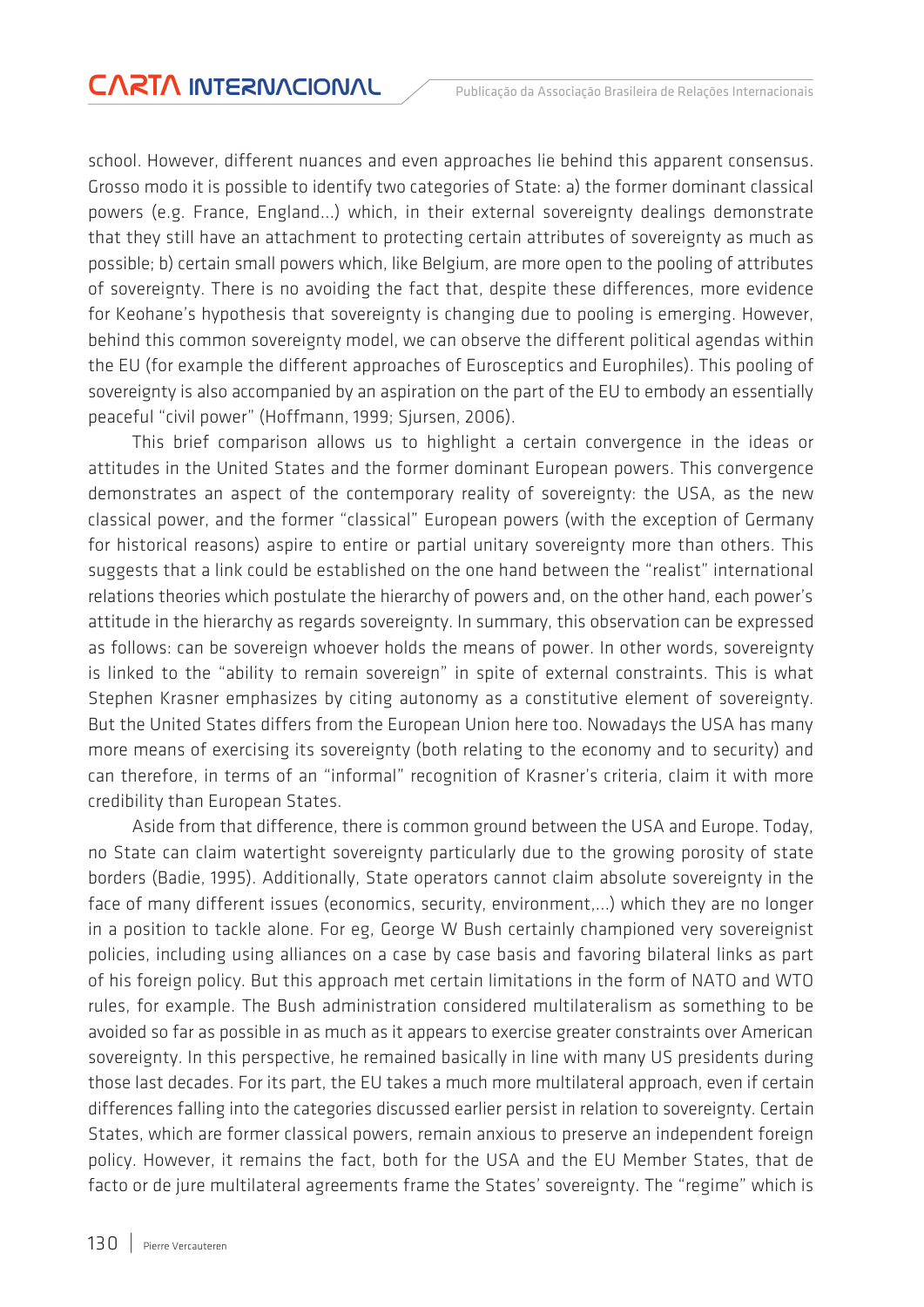characteristic of international reality, emphasized by Stephen Krasner3, (a collection of rules and formal or informal norms) is a reality which affects the sovereignty of all States.

#### 4 Is there a convergence between the United States and the European Union?

Even though, as Keohane emphasizes, sovereignty has evolved differently in the USA and Europe, to what extent, despite the differences we have previously discussed, are we not witnessing a movement over the long-term towards a single model for sovereignty in an increasingly interdependent world influenced by globalization? Such a hypothesis is a priori supported by two factors, namely the history of the USA and Europe on one hand, and analyses of contemporary international realities on the other. On reading Robert Keohane's article, we cannot but ask to what extent, from an historical point of view, has the United States of today reached a state of (unitary) sovereignty which has already been passed by the European States, and which might be followed by other evolutionary stages? The American Civil War in the 19th century contributed to the republic's passage from external to unitary sovereignty. We can see the same impact caused by wars through history in European States such as France, Spain and Germany.

Furthermore, in the modern world, international relations are already influenced by a shared political framework: the State and sovereignty. Nevertheless, despite the differences between the American approach (unitary sovereignty) and the European approach (pooled sovereignty) which we have highlighted above, to what extent are these differences so far apart in reality? The similarities already highlighted between the two sides of the Atlantic contribute to bringing these perspectives closer together. Even in the United States sovereignty is not absolute; it has never been so. Just as in the EU, sovereignty in the USA is subject to increasing limitations, particularly as regards autonomy (cfr Krasner). In both economic and security matters, whether they be classical issues such as threats posed by States to one another, or more recent issues such as international terrorism, the USA cannot tackle such challenges alone. Finally, just as is the case within the EU, the USA exhibits a strong resistance to anything which might detract from sovereignty in two particular areas: foreign policy and justice.

#### 5 Towards a return to a joint sovereignty model? On what basis?

What picture do these observations of the United States and Europe paint for us of the modern reality of sovereignty? The analyses converge upon the growing pressure exerted by the international system upon States: economic globalization and security issues, interdependence, etc. Such pressures constitute constraints upon States which must face a crisis of transformation (McCarthy and Jones, 1995; Bordoni, 2013). State actors themselves

<sup>3</sup> The «regime» is defined by Stephen Krasner as «principles, norms, rules, and decision-making procedures around which actor expectations converge in a given issue-area» (Krasner, 1995, 1).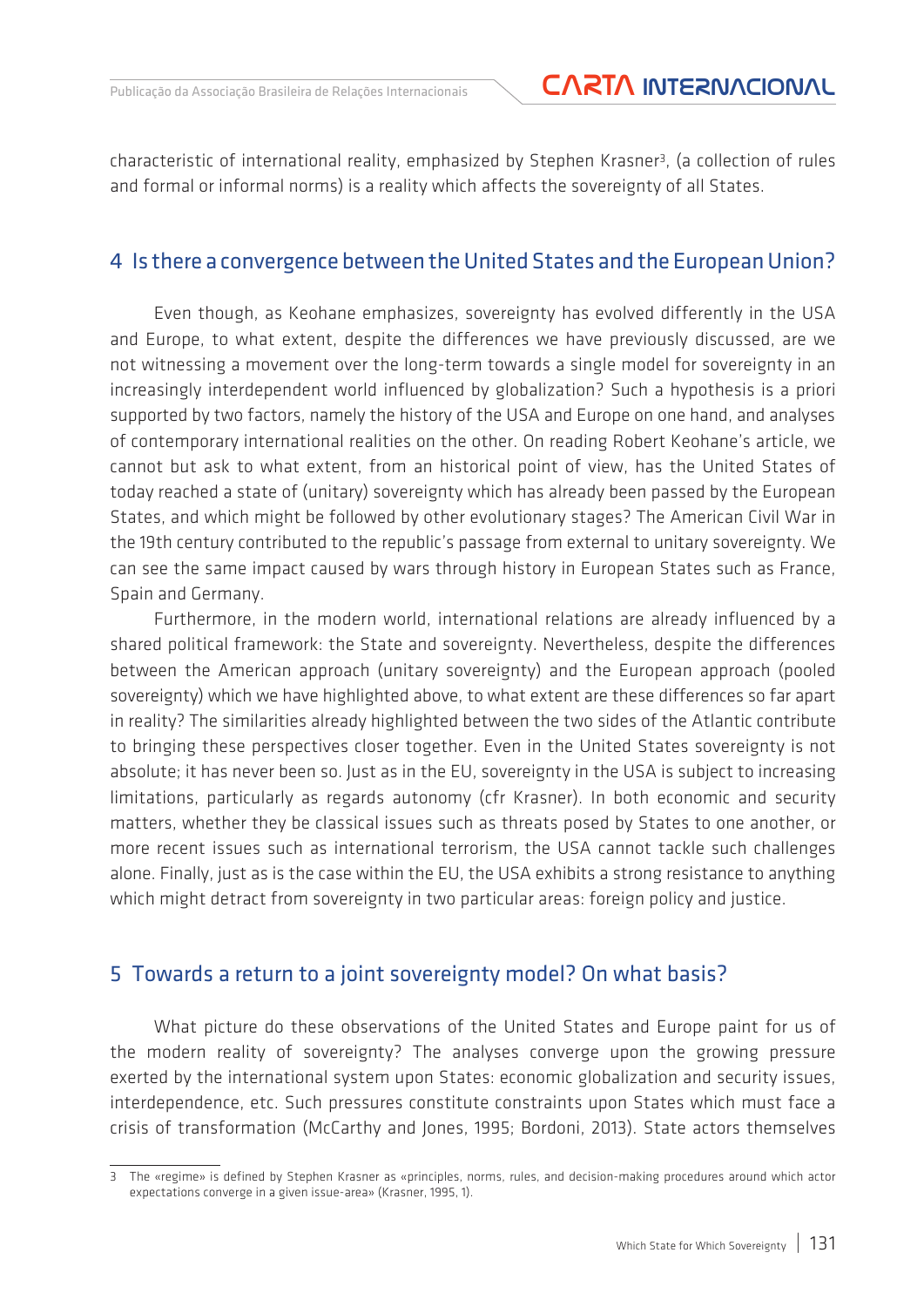conclude by explicitly acknowledging the increasingly restrictive nature of the international framework. This is particularly evident in economic matters when, in the UN's September 2005 "World Summit Outcome Document", the signatories highlight in particular: "*That the increasing interdependence of national economies in a globalizing world and the emergence of rule-based regimes for international economic relations have meant that the space for national economic policy, that is, the scope for domestic policies, especially in the areas of trade, investment and industrial development, is now often framed by international disciplines, commitments and global market considerations*." (Nations Unies, 2005) Nevertheless, despite this joint framework, we have already emphasized how much certain States could claim unitary sovereignty more credibly than others, but subject to one main condition: being sufficiently powerful. As a consequence this implies that the modern world, characterized by a hierarchy of power, from a "realist" perspective, is also a world characterized by different degrees of State sovereignty (both informal and formal), with certain States asserting themselves as more sovereign than others. During those last two years, Iraq or Syria do not enjoy the same degree of sovereignty as the United States.

In this context, what would a hypothetical sole model for sovereignty look like? It is important straight away to consider this hypothesis more as an analytical ideal, rather than a reality.

- a) The main characteristic of this model resides in the political regime highlighted in the international system. The modern political world is marked by references to democracy. A State is more easily accepted or recognized as sovereign if it claims to be democratic. Democracy is adopted or desired or presented as an example to be followed. In its wider sense, democracy is linked to an open society and to the principle of accountability.
- b) In the same vein, the modern international agenda is not only constituted of power struggles. It also deals with values and challenges: human rights, the principle of equal treatment for men and women,... which are advanced as norms to be followed by all State actors.
- c) Sovereignty is and will remain influenced, or constricted even, by the impact of the market economy which, since the end of the cold war, has been established in all States. This type of economy appears to be a double-edged sword for the modern State. The expansion of the market economy on a global scale makes the international community more integrated and prosperous. Yet, at the same time, it contributes to the crises of States overtaken by economic movements whose scale exceeds their control, and therefore their sovereignty. In this regard, the market economy appears to maintain an ambivalent relationship with sovereignty. On the one hand the free market, being free competition which requires the abolition of borders and constraints of all kinds thereby contributing to a Hobbesian logic relating to the fight between competing economic rivals to survive, is dominant. By calling for the abolition of borders and the development of market freedom, economic actors create an anarchical international system, in the Hobbesian sense of the term, which is in principal contrary to sovereignty. On the other hand, as Peter Evans emphasizes (Evans, 1992), economic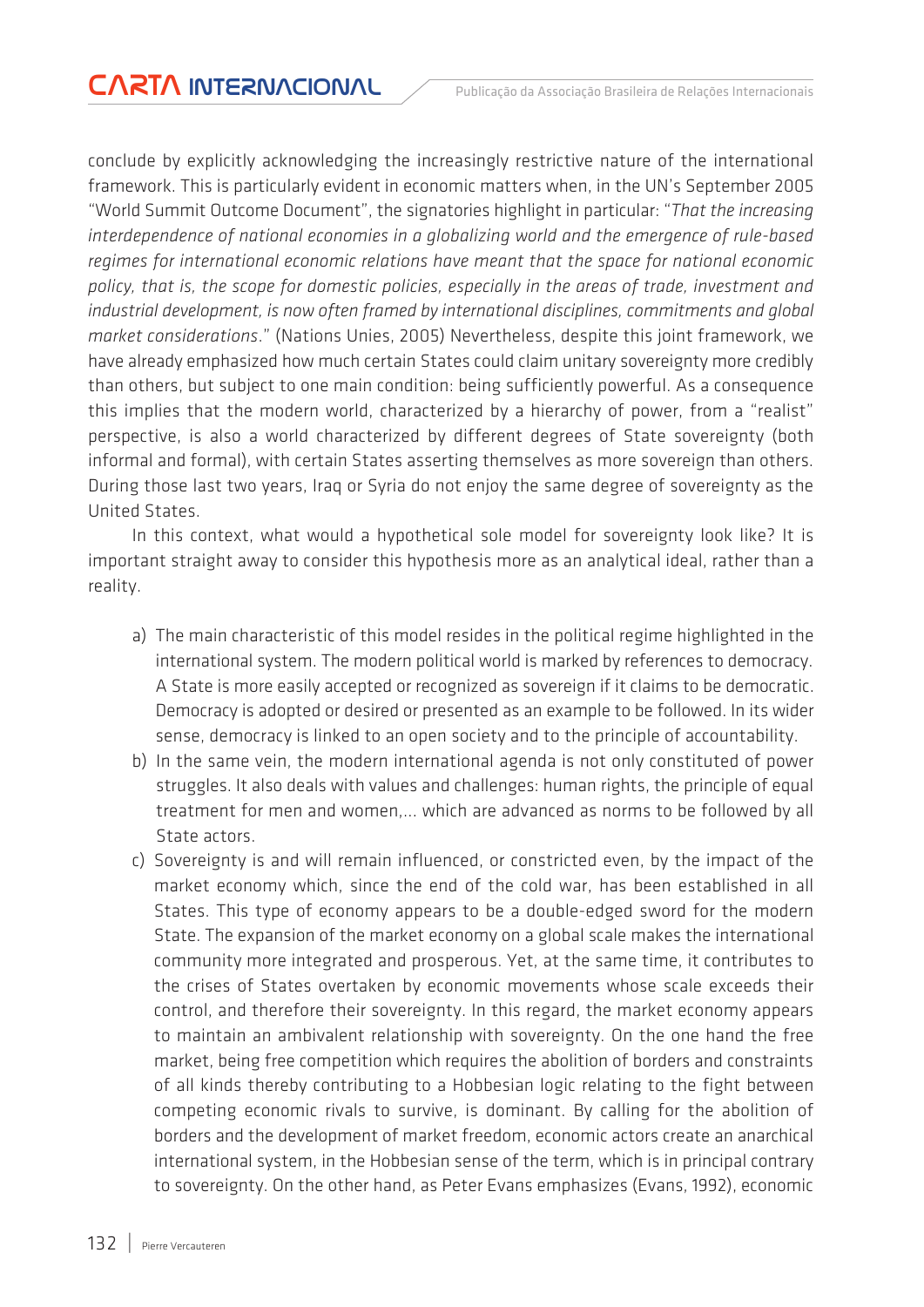actors such as multinational companies need States capable in particular of offering bodies to whom they can make legal appeals in the event of disputes. From this perspective, sovereignty remains necessary. The balance will oscillate towards or away from sovereignty depending upon the prevailing economic concepts.

- d) Sovereignty is also called into question by joint international or even global issues: security, energy, environment, water, etc. Just as has been set out above in relation to economic matters, such issues constitute challenges which are beyond any isolated State's capacities for intervention or control.
- e) The debate on sovereignty is strongly influenced by the phenomenon of globalization. In this respect, we should highlight how much the process of globalizations and multiple fragmentations exist concurrently in the international system. These two movements can be linked<sup>4</sup>. Expressed simply, there are three types of relationship between globalization and fragmentation, each entailing a particular attitude to sovereignty:
	- Globalization can create fragmentations which rival globalization by way of reaction to the same. These defensive fragmentations can provoke two different attitudes towards sovereignty: either that globalization, as a result of opposition (as in the case of a nationalist reflex), generates a call for a return to unitary sovereignty in a search for a new balance between the local and the global; or it encourages movement towards pooled sovereignty (as in the case of external commercial constraints stimulating European integration).
	- Other fragmentations can be linked to globalization (e.g.: regional economic groupings such as the ASEAN and NAFTA, which subscribe to the idea of free movement of goods and economic integration). Here again there are two possible consequences for sovereignty: either, as has been set out above, a call for more sovereignty or support for shared sovereignty.
	- Finally, certain fragmentations can simultaneously defend against and be allied to globalization. The preservation of specific regional interests (e.g. the European Union's common agricultural policy) does not constitute a challenge to the principle of globalization which is otherwise wished for. In such a case, the actors' attitude will fluctuate between the three types of sovereignty according to the circumstances.
- f) Despite or thanks to the fragmentations in accordance with the type of relations they have with globalization, modern issues which have increased in size require responses from ever larger and/or more powerful policy units, whether they be States (USA, Russia, China, India,...) attached to unitary sovereignty, or regional groups (EU) practicing joint sovereignty, coming into existence in those States as a means of compensating for the loss of ability to claim unitary sovereignty credibly. This idea can be expressed by the formula: "the bigger, the more sovereign".

<sup>4</sup> The concurrence of the globalisation and fragmentation phenomena is highlighted by James Rosenau in particular, who uses the term "fragmentation" when he observes the integration and division movements within the modern international system (Rosenau, 1999).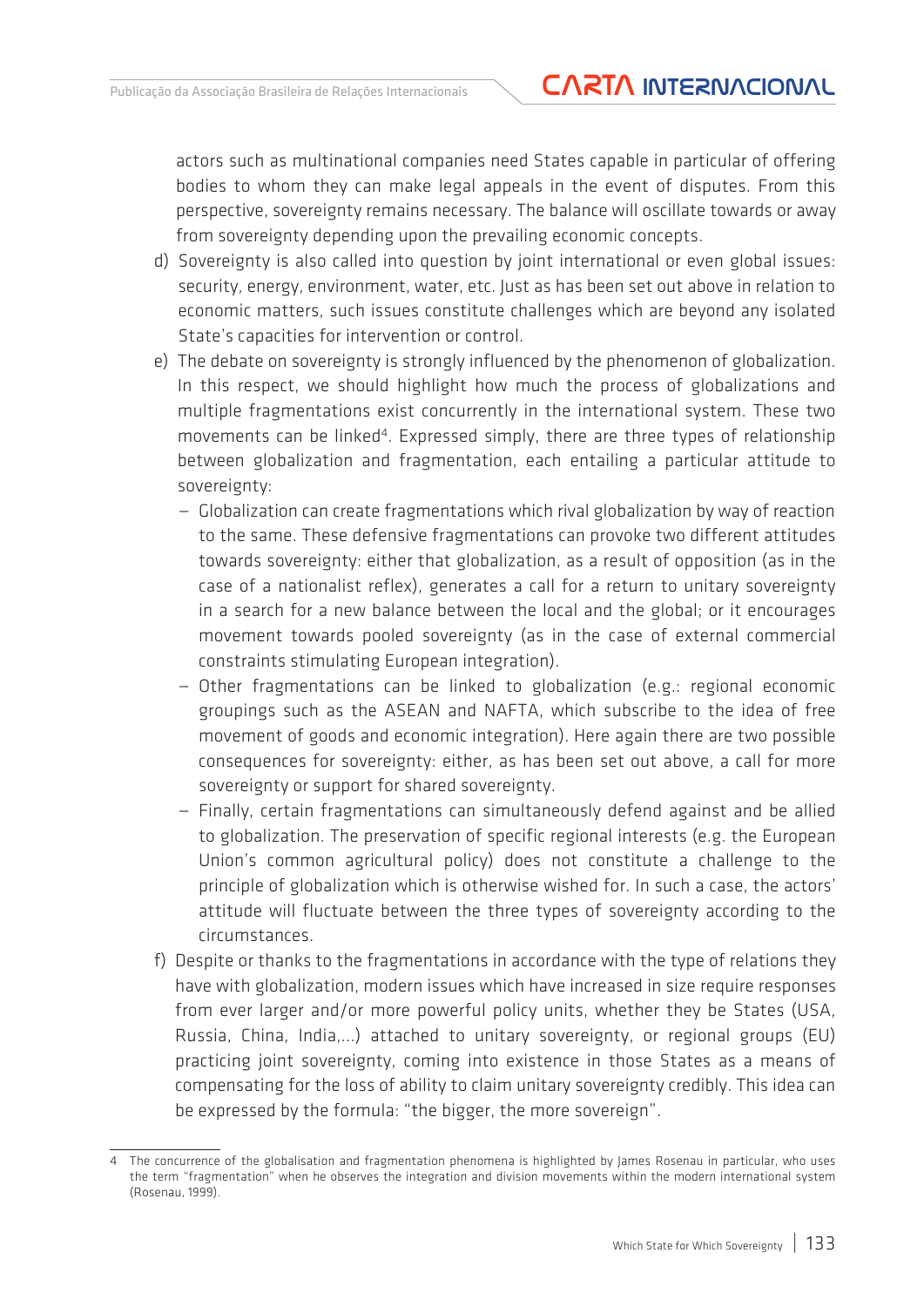### 6 Conclusions

The preceding observations on the features of contemporary sovereignty provide us with a contrasting image. Certain features (democratic regime, values, shared global challenges) appear to lead to a sole sovereignty model. Conversely others, in particular the market economy, are loaded with contradictory leanings. No doubt sovereignty is now subject to more adverse pressure than in the past, making research into a coherent vision more difficult. The question of sovereignty is made more complex by the different degrees of sovereignty held by States in the world, which are the products of historical evolution, modern circumstances and the people responsible for policies' own ideas. However convergences and divergences in sovereignty contribute to its transformation, from external to unitary sovereignty for some, from unitary to pooled sovereignty for others. This movement of transformation constitutes a characteristic idea of sovereignty in as much as it is an evolving social construct by nature.

By accepting that sovereignty is a social construct, this contribution allows us to discuss the relationships which can exist between the idea of the State and sovereignty, as well as the impact exerted upon sovereignty by external constraints. The evolution of sovereignty therefore appears as that resulting in particular from the idea of the State, its power and the way its policy directors react to external constraints. However, it is not possible at this stage to evaluate whether one of these elements has dominion over the others. Doubtless we will observe different chemistry at work in different cases, each being particular to the outcome of the interactions between its three elements to which intra-State factors must be added. The difficulty in understanding the substance of sovereignty in all its complexity which is the result of numerous factors is demonstrated by Biersteker and Weber when they observe that:

> *The modern state system is not based on some timeless principle of sovereignty, but on the production of a normative conception that links authority, territory, population (society, nation), and recognition in a unique way and in a particular place (the state). Attempting to realize this ideal entails a great deal of hard work on the part of statespersons, diplomats, and intellectuals: to establish and police practices consistent with the ideal, its components, and the links between them; to delegitimize and quash challenges or threats; and to paper over persistent anomalies to make them appear to be consistent with the ideal or temporary divergences from the diachronic trajectory toward a pristine Westphalian ideal. The ideal of state sovereignty is a product of the actions of powerful agents and the resistance to those actions by those located at the margins of power*. (Biesterker and Weber, 1996, 3).

All of the foregoing leads us to think that, in a context where, on the one hand, even for the most powerful States such as the USA or China, there is no such thing as absolute sovereignty. On the other hand, in a globalization and fragmentation context, on one side and a context of crisis of the State on the other, it is possible to advance the following hypothesis: to what extent, simultaneously taking into account evolutions from history and the modern world, in particular the growing pressure of the international system, are we seeing the rise of a type of sovereignty distributed across multiple power levels: local, regional intra-State, national, supra-State, a "multilevel sovereignty", which is possibly uniform but more likely multifaceted?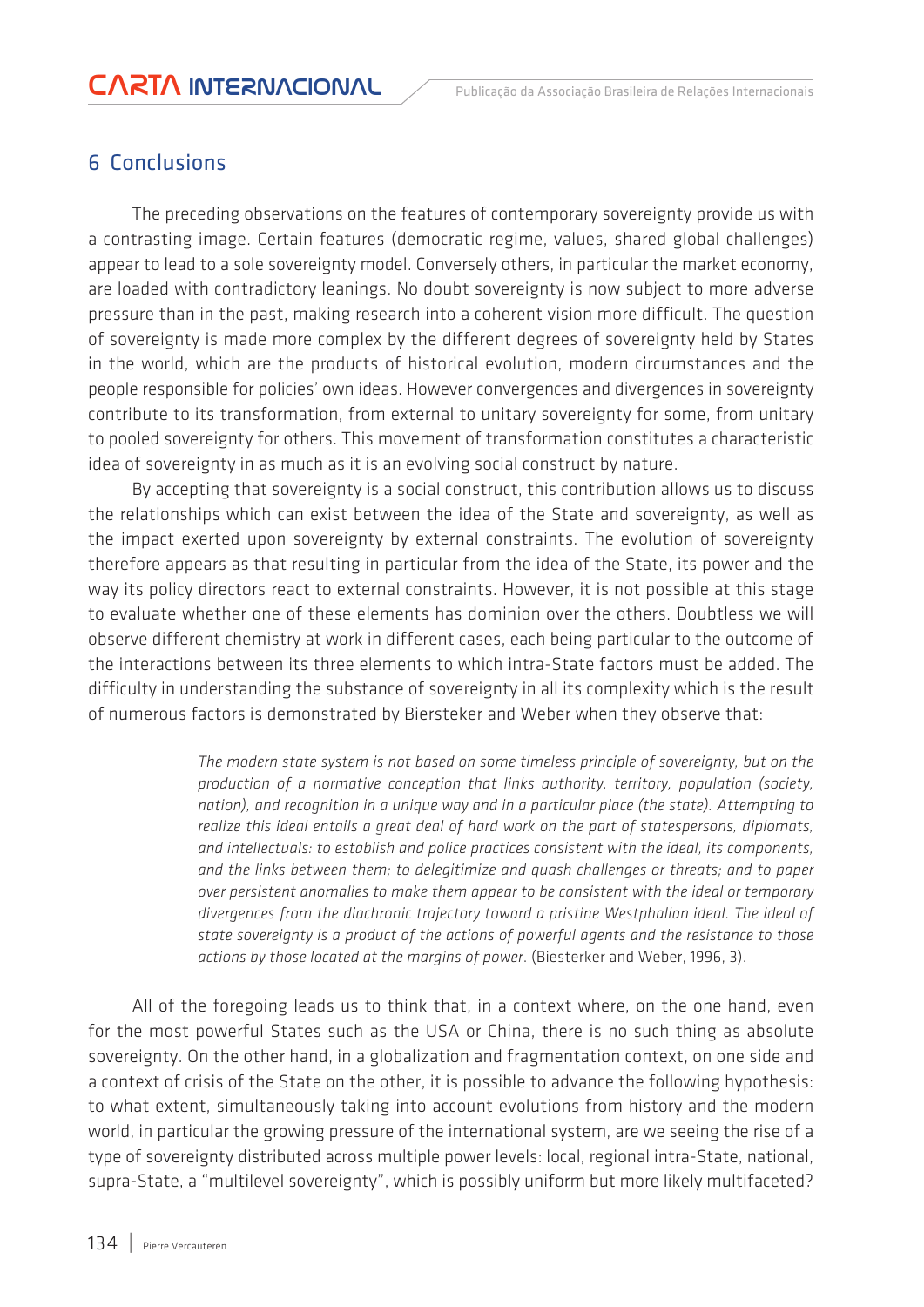The gradual emergence of a type of sovereignty distributed across multiple levels contributes, furthermore, to assisting the State in resolving the crisis it is experiencing. Indeed there are many States which, under the constraint of external and internal pressures, are looking to end their crisis by redistributing State competencies between different levels of power. A possible alternative to the multilevel sovereignty hypothesis might be to consider the movement which can be seen in Europe of passage from unitary sovereignty towards pooled sovereignty as representing the likely evolution of other sovereignties which are still unitary, a step which Europe has made in advance of the rest of the world, as it were. In particular this raises the issue of the link between sovereignty and governance which would merit study elsewhere.

Observations resulting from a comparison between the European and American positions cause the following question to reappear: whether States are large or small, is it possible to avoid convergence towards a single or shared model? In any event, under the current circumstances, the United States (and other significant powers) can doubtless claim unitary sovereignty for longer and more credibly than other States, but this is subject to increasing restrictions and cannot go on indefinitely.

Finally, two points must be emphasized. First of all, arguments against the emergence of a sole sovereignty model distributed across multiple levels remain to be assessed. It is important, for example, to acknowledge that there are, today and will be in the future, geopolitical conflicts of interest which are likely to cause defensive retreats to unitary sovereignty, or to ask what the impact of the identity challenges which a priori contribute further to the strengthening of unitary sovereignty will be. Also, in the same vein, this comparison of this paper principally concerned two democratic groups. It therefore does not make predictions concerning the relationships to be assessed between other political regimes (authoritarian, totalitarian) and sovereignty.

#### Bibliography

Badie, Bertrand. 1995. *La fin des territoires*, Paris, Fayard.

Badie, Bertrand. 1999. *Un monde sans souveraineté*, Paris, Fayard.

Biesteker, Thomas J. and Weber, Cynthia (ed.by). 1996. *State Sovereignty as Social Construct*, Melbourne, Cambridge University Press.

Boniface, Pascal. 2003. *La France contre l'Empire*, Paris, Robert Laffont.

Bobbio, Norberto. 2001. L'État et la démocratie *internationale* (Mario Telò edition), Bruxelles, ed. Complexe.

 Bordoni, Carlo. 2013. "A Crisis Of The State? The End Of The Post-Westphalian Model", in *Social Europe*, on line web site <http://www.socialeurope.eu/2013/02/a-crisis-of-the-state-the-end-of-postwestphalian-model/>. Last consulted 24th April 2015.

Camilleri, Joseph A., Falk, Jim. 1992. *The End of Sovereignty? The Politics of a Shrinking and Fragmenting World*, Northampton, MA, USA, Edward Elgar.